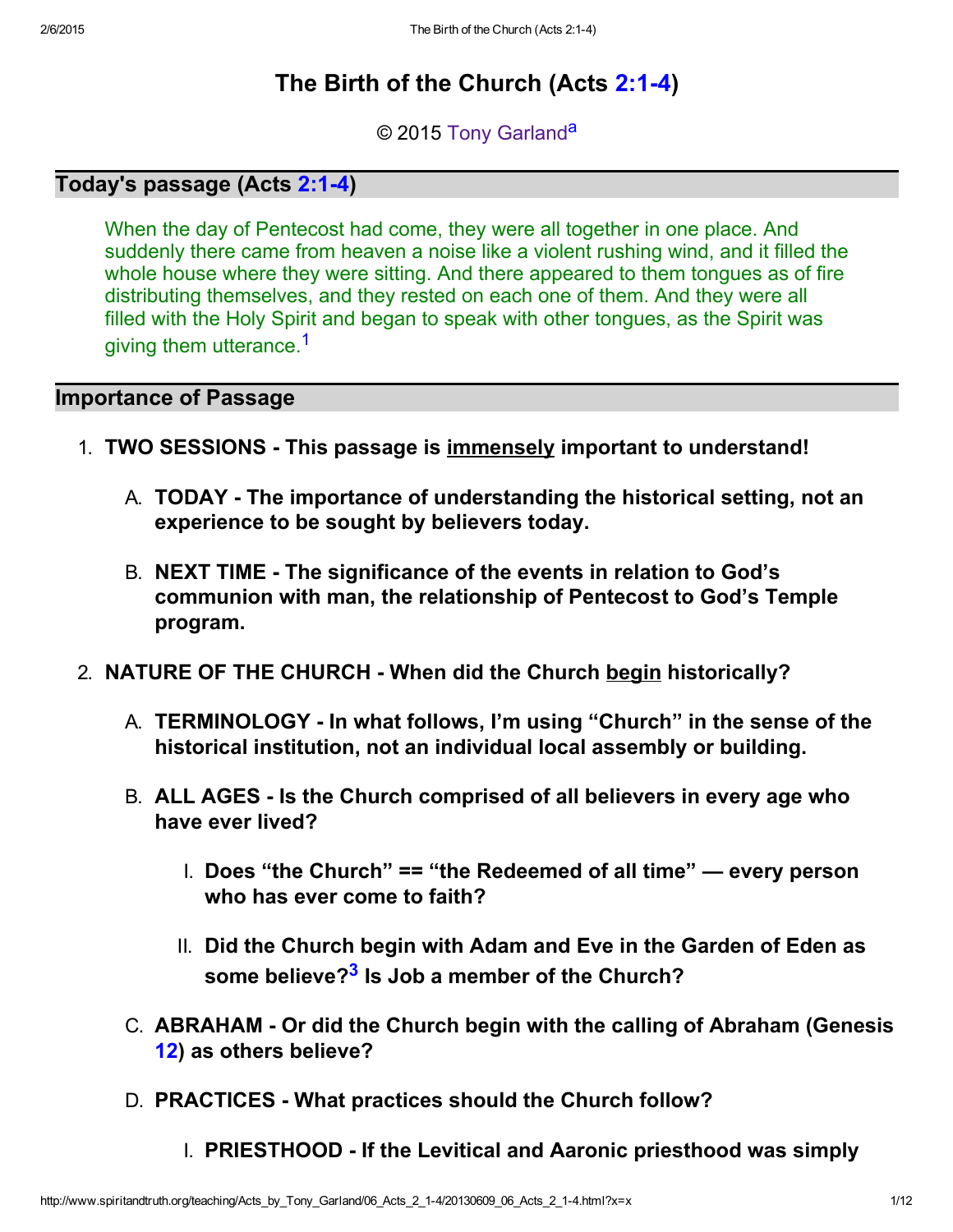part of the "Old Testament Church," then perhaps there should be an established priesthood today?

- II. THEOCRACY If the theocracy of Israel—with a government established by God—was simply an Old Testament form of the Church, what might that imply the role of the Church to be today?
	- a. Should the Church be seeking to reestablish a similar theocracy in our own time?
	- b. Should the death penalty be reestablished for adultery (Lev. [20:10\)](http://www.spiritandtruth.org/bibles/nasb/b03c020.htm#Lev._C20V10)? For homosexuality (Lev. [20:13\)](http://www.spiritandtruth.org/bibles/nasb/b03c020.htm#Lev._C20V13)? For disrespect of parents (Ex.  $21:17$ ; Lev.  $19:3$ )? For proselytizing non-Christian beliefs (Deu. 13:6-9)?
	- c. Is Sabbath-keeping relevant for the Church today?
- III. CHILD BAPTISM If the Church began with Abraham and the sign of Abraham's covenant was circumcision on the 8th day perhaps baptism of children prior to faith should be understood as the "New Testament Church" equivalent as some maintain?
- E. ISRAEL The Role of Israel in the Plan of God
	- I. ROLE If the Church began with Adam and Eve, then how are we to understand the role of the nation of Israel?
	- II. ELECTION Is the election and calling of Israel by God simply the form which the Church had for a time?
	- III. NEW ISRAEL In a similar way to which Israel was the "Church in the OT" is the "Church in the NT" now a New Israel?
	- IV. PLAN Is Israel subsumed within the Church of all ages? Or do Israel and the Church have different roles to play in the plan of God?
- F. BEGIN  $\rightarrow$  END If the Church has an historical beginning, does it also have an historical end?
	- I. If the Church is not comprised of all believers for all time, then what is it comprised of?
	- II. How is the Church defined by Scripture?
	- III. If it is unique in history, is it also unique in purpose and role? In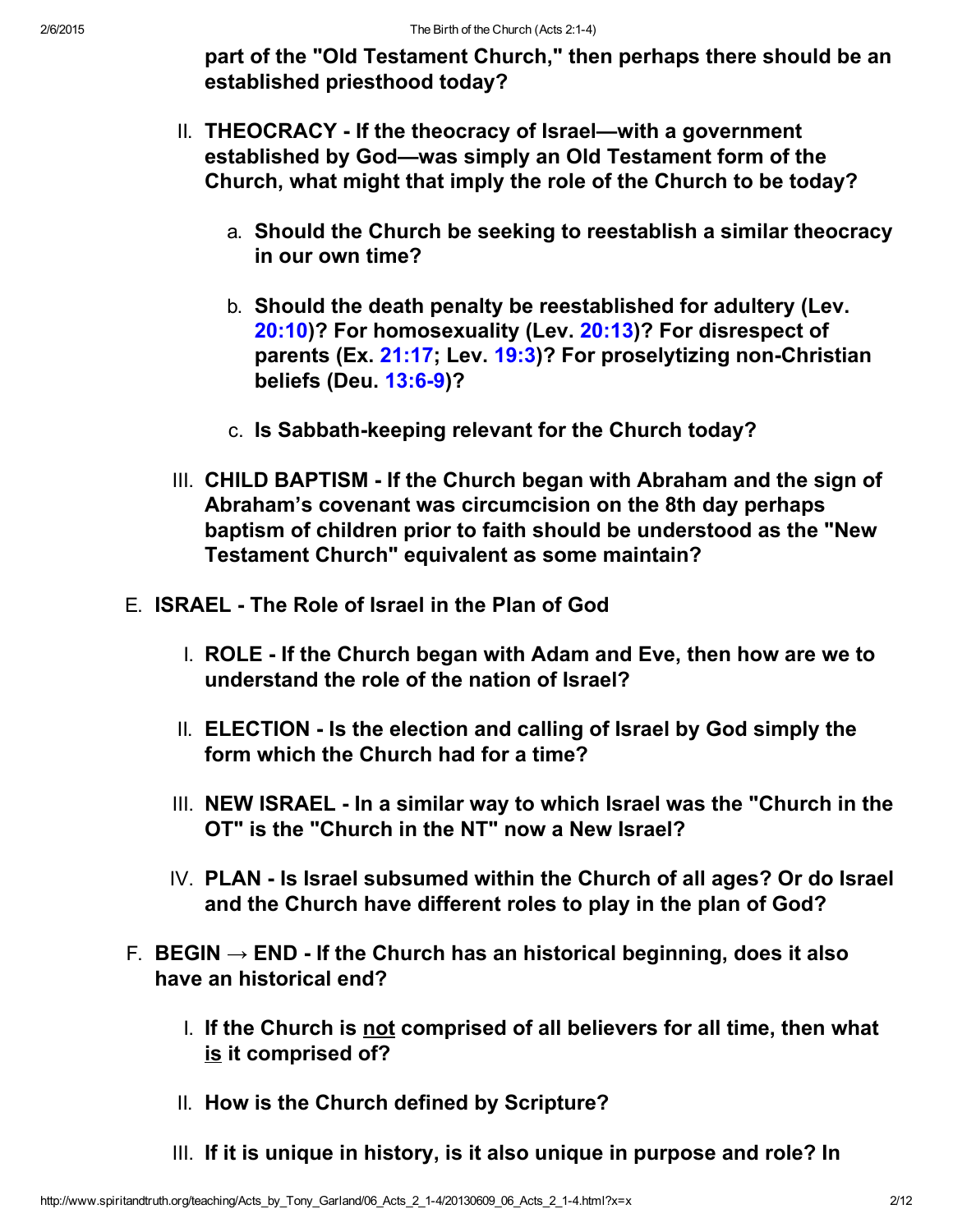identity with Jesus (as His bride)?

- IV. A clearer understanding of the beginning of the Church and its unique role in God's plan clarifies when and why it also comes to an end: the Rapture!
- G. KNOWING HOW TO ACT When we know who we are and why, we will act accordingly
	- I. ROLE AS INDIVIDUALS Avoid confusion about how to apply passages in parts of the Bible which are for our learning, but were not written to us.
	- II. ROLE AS THE CHURCH Do we serve the same role and walk in more-or-less the same relationship with the culture as Old Testament believers?
- 3. CONTINUITY/DISCONTINUITY Handling a bazooka requires enormously greater responsibility than a squirt gun!
	- A. What remains the same? What changes?
		- I. Nobody brought a lamb, goat, or pigeon this morning
		- II. We aren't meeting on the Sabbath (Saturday)
		- III. Many traveled more than a Sabbath day's journey to get here
	- B. CROSS What changed before and after the cross?
	- C. PENTECOST What changed before and after the birth of the Church?
		- I. MY BACKGROUND Born again in a Pentecostal church. First five years as a "practicing Pentecostal."
		- II. PENTECOSTALS Is everything recorded in the book of Acts to be experienced by believers today?
		- III. CONTEXT Is there a historical context which is frequently ignored or misunderstood?
		- IV. FOUNDATIONAL If the Church began on Pentecost, how often does it begin? Over and over? How often is a foundation laid?
		- V. RELATIONAL If the events of Pentecost are associated with the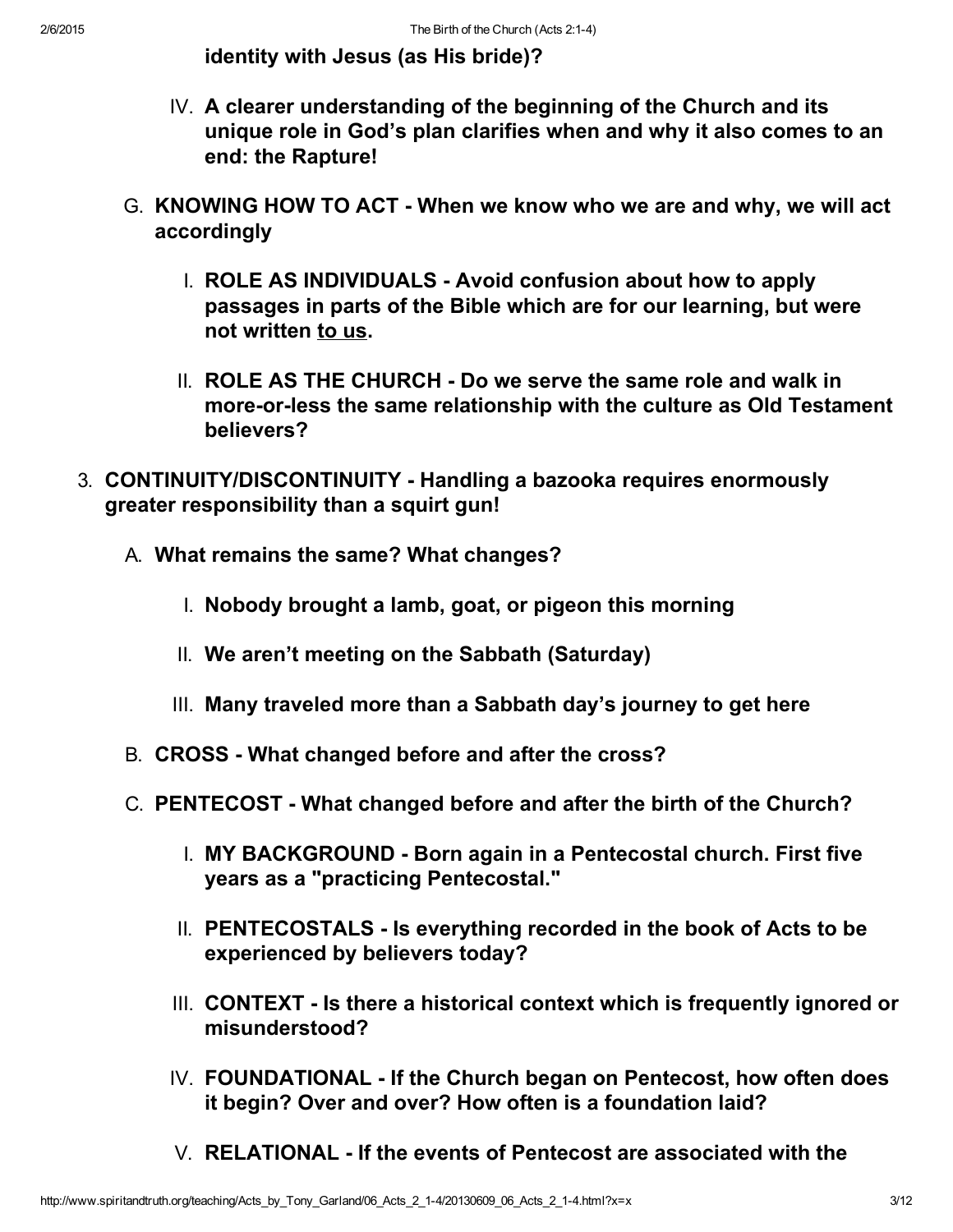coming of the Spirit to begin a new baptizing ministry, is He coming over and over still? If Spirit baptism forms the body of Christ, is the body of Christ being recreated over and over today? Or was it created once: soon after the departure of the literal body of Christ?

# PENTECOST - The context

- 1. FIVE/FIFTY From the Greek term πεντηκοστής [*pentēkostēs*]. "Pente" denotes 5 (like "Penteteuch" first 5 books). Pentecost denotes the 50th day following the feast of firstfruits (Lev. [23:16\)](http://www.spiritandtruth.org/bibles/nasb/b03c023.htm#Lev._C23V16).
- <span id="page-3-0"></span>2. MANDATORY FEASTS - Passover, Feast of Weeks (Pentecost), Tabernacles (Deu. [16:16\)](http://www.spiritandtruth.org/bibles/nasb/b05c016.htm#Deu._C16V16)
	- A. PASSOVER Jesus crucified as "the Lamb of God Who takes away the sin of the world" (John [1:29\)](http://www.spiritandtruth.org/bibles/nasb/b43c001.htm#John_C1V29)
		- $I.$  POST-RESURRECTION 40 days (Acts [1:3](http://www.spiritandtruth.org/bibles/nasb/b44c001.htm#Acts_C1V3)) + 10 days = "Feast of Weeks"  $(7 \times 7 + 1)$  = Pentecost
	- B. **PENTECOST Feast of First Fruits** 
		- I. UNLEAVENED Passover, immediately followed by the Feast of Unleavened Bread, required the removal of all leaven (Ex. [12:1519\)](http://www.spiritandtruth.org/bibles/nasb/b02c012.htm#Ex._C12V15), but then is followed by Feast of Weeks (7 weeks) where a first fruits offering is made.
		- II. LEAVENED Interestingly, the offering is of leavened bread (Lev. [23:17\)](http://www.spiritandtruth.org/bibles/nasb/b03c023.htm#Lev._C23V17)
		- III. SIN Considered unclean and typologically representing  $sin<sup>4</sup>$  $sin<sup>4</sup>$  $sin<sup>4</sup>$
		- IV. Peter and the unclean animals in Acts [10,](http://www.spiritandtruth.org/bibles/nasb/b44c010.htm#Acts_C10V1) then sent to the Gentiles which other Jewish believers complained about
			- a. ACTS 11:1-3 Now the apostles and brethren who were in Judea heard that the Gentiles had also received the word of God. And when Peter came up to Jerusalem, those of the circumcision contended with him, saying, "You went in to *uncircumcised men* and ate with them!"
		- $V.$  FIRST FRUITS A small offering representative of much more to come: the relatively small group in the upper room vs. the gospel going to the nations.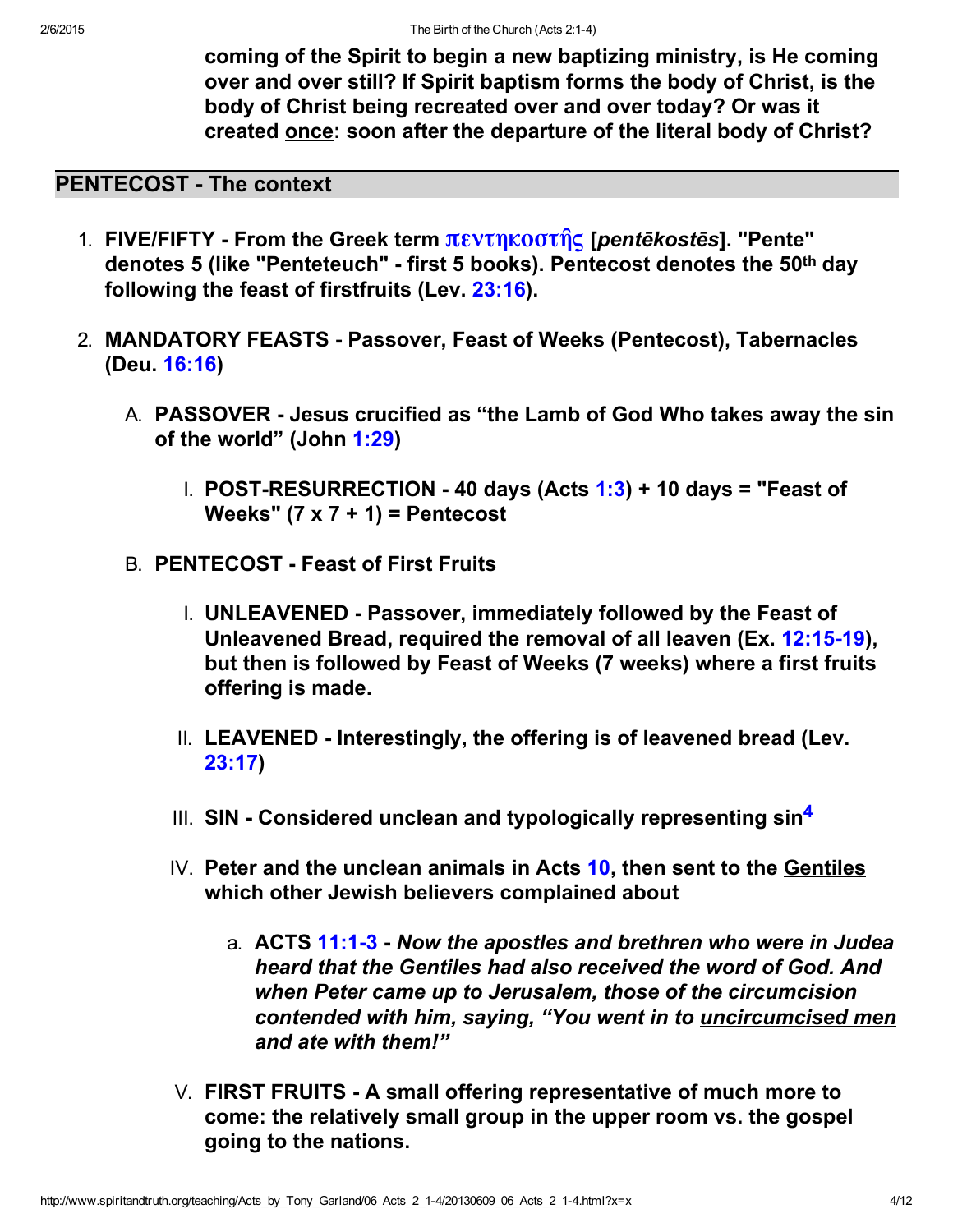# EXPERIENCES - What did they experience and why?

- 1. WAITING . . . FOR WHAT? How were they to know when the "promise of the Father," the "baptism of the Spirit" had arrived?
	- A. ACTS 2:4-5 Gathering them together, He commanded them not to leave Jerusalem, but to wait for what the Father had promised, "Which," He said, "you heard of from Me; for John baptized with water, but you will be baptized with the Holy Spirit not many days from now"
- <span id="page-4-0"></span>2. WIND - Manifestation of The Spirit
	- A. ACTS  $2:2:...$  a sound from heaven, as of a rushing mighty wind  $...$
	- B. MANIFESTATION OF THE SPIRIT-  $\overline{H}$ νοή [Pnoē], a similar root to [πνευμα](http://www.spiritandtruth.org/fontsu/index.htm) [pneuma] from which we get "spirit", also translated "breath" (Acts [17:25\)](http://www.spiritandtruth.org/bibles/nasb/b44c017.htm#Acts_C17V25), "blast", "exhale"<sup>[5](#page-10-4)</sup>, and the source of our English word "pneumatics" air-powered.
	- C. ADAM Body from from dust, then God animated with spirit
		- I. GENESIS [2:7](http://www.spiritandtruth.org/bibles/nasb/b01c002.htm#Gen._C2V7)  And the LORD God formed man of the dust of the ground, and breathed into his nostrils the breath of life  $\langle \pi v \alpha \hat{\eta} \rangle$  ζω $\hat{\eta}$ ς [pnoēn zōēs], LXX); and man became a living being.
		- II. Another body is now being created: the body of Christ animated by God's Own Spirit! The promised Comforter or Helper
			- a. JOHN 14:16-17 And I will pray the Father, and He will give you another Helper, that He may abide with you forever—the Spirit of truth, whom the world cannot receive, because it neither sees Him nor knows Him; but you know Him, for He dwells [present tense] with you and will be [future tense] in you.
- 3. TONGUES AS OF FIRE Manifestation of a work of the Spirit
	- A. ACTS [2:3](http://www.spiritandtruth.org/bibles/nasb/b44c002.htm#Acts_C2V3)  . . . divided tonges as of fire, and one sat upon each of them
	- B. BAPTISM WITH FIRE? Do the tongues as of fire signify the baptism with fire which John the Baptist mentions?
		- I. MATTHEW 3:5-12 Then Jerusalem, all Judea, and all the region around the Jordan went out to him and were baptized by him in the Jordan, confessing their sins. But when he saw many of the Pharisees and Sadducees coming to his baptism, he said to them,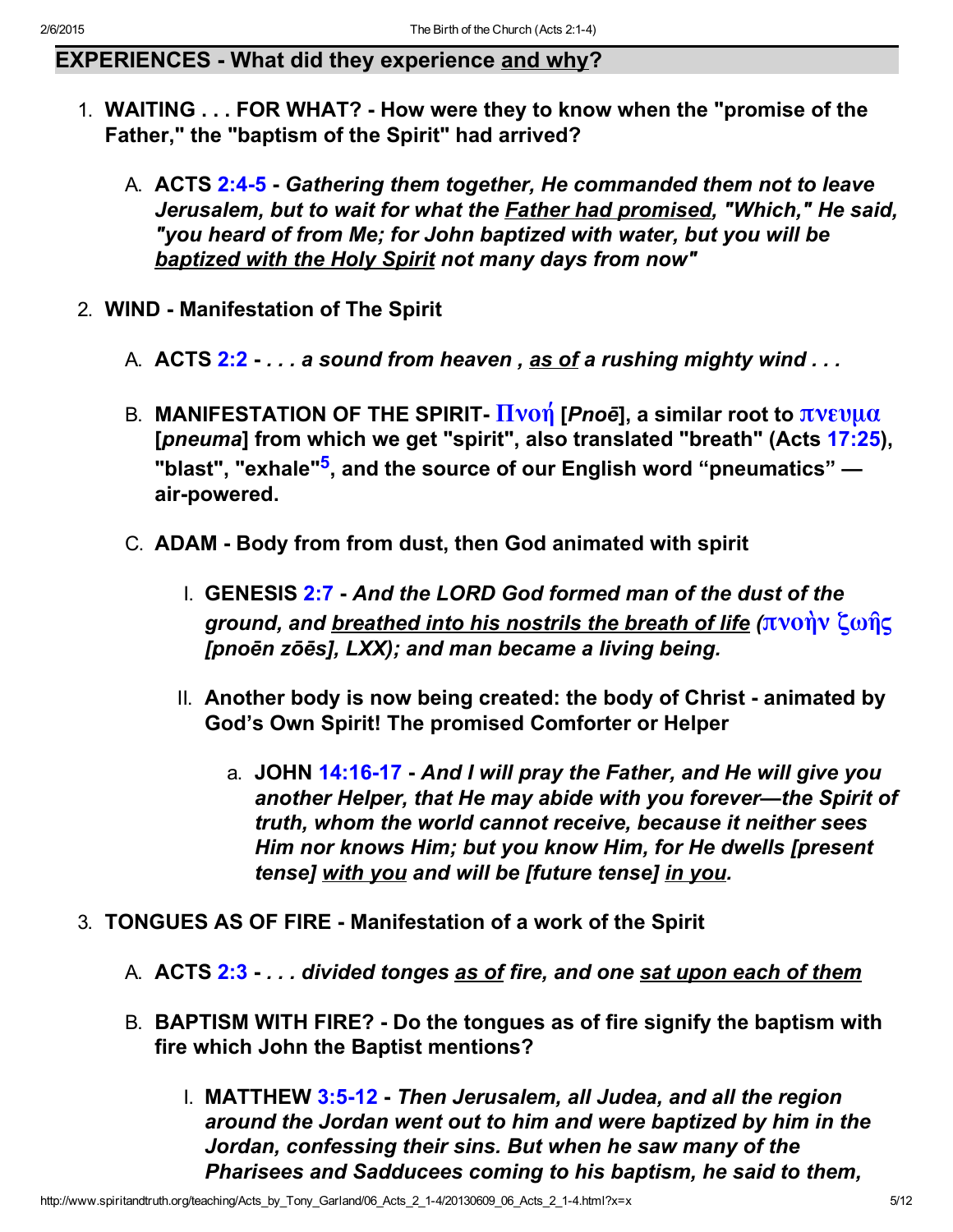"Brood of vipers! Who warned you to flee from the wrath to come? Therefore bear fruits worthy of repentance, and do not think to say to yourselves, 'We have Abraham as our father.' For I say to you that God is able to raise up children to Abraham from these stones. And even now the ax is laid to the root of the trees. Therefore every tree which does not bear good fruit is cut down and thrown into the fire. I indeed baptize you with water unto repentance, but He who is coming after me is mightier than I, whose sandals I am not worthy to carry. He will baptize you with the Holy Spirit and fire. His winnowing fan is in His hand, and He will thoroughly clean out His threshing floor, and gather His wheat into the barn; but He will burn up the chaff with unquenchable fire."

- II. Does the baptism with fire refer to the cloven tongues of fire in Acts [2?](http://www.spiritandtruth.org/bibles/nasb/b44c002.htm#Acts_C2V1)
- III. What are the problems with this view?
	- a. Context
		- i. How would John's listeners understand fire in this context?
		- ii. Context is king: language has meaning for the original recipients.
		- iii. Get into their shoes, listen from their perspective, forget what you know that they don't.

### b. Where fire is missing, so is judgment.

- i. MARK  $1:4-8$  John came baptizing in the wilderness and preaching a baptism of repentance for the remission of sins. Then all the land of Judea, and those from Jerusalem, went out to him and were all baptized by him in the Jordan River, confessing their sins. Now John was clothed with camel's hair and with a leather belt around his waist, and he ate locusts and wild honey. And he preached, saying, "There comes One after me who is mightier than I, whose sandal strap I am not worthy to stoop down and loose. I indeed baptized you with water, but He will baptize you with the Holy Spirit."
- ii. No mention of baptism with fire.
- iii. Also no mention of judgment.
- iv. Not conclusive, but infers that where one is omitted, so is the other.

### IV. Not referring to Acts [2.](http://www.spiritandtruth.org/bibles/nasb/b44c002.htm#Acts_C2V1)

- $V.$  UNIVERSAL BAPTISM Most likely referring to the idea that everyone living after the cross will eventually undergo one of two baptisms.
	- a. SPIRIT Baptism with the Holy Spirit: becoming believers,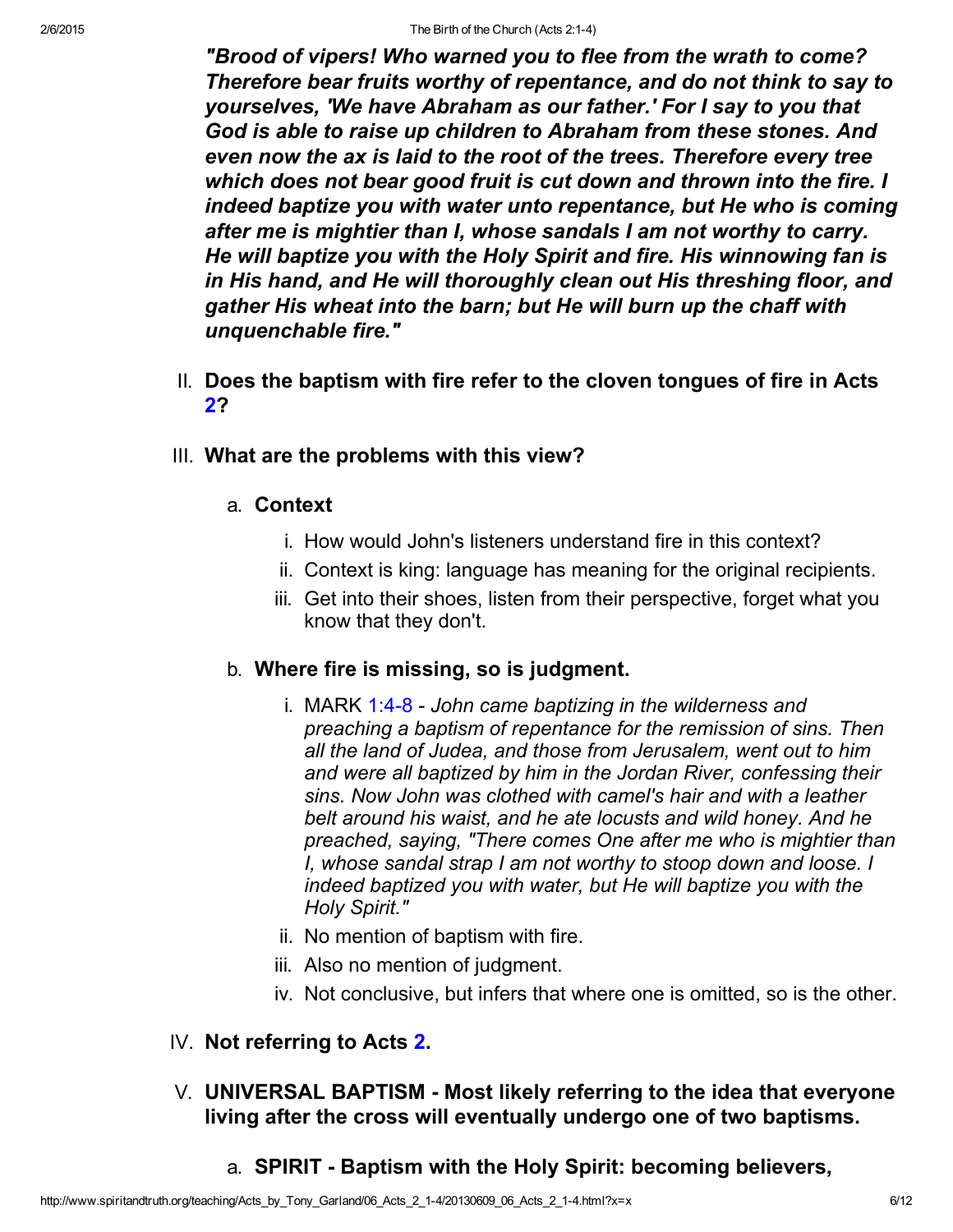joining them to the Body of Christ, becoming "in Christ".

- b. FIRE Baptism with fire: destined for judgment and hell.
- VI. Jesus initiates both baptisms.
- VII. Connected with establishment of the Church-Age Temple (below)
- 4. SPEAKING IN TONGUES How, what, and why?
	- A. ACTS [2:4](http://www.spiritandtruth.org/bibles/nasb/b44c002.htm#Acts_C2V4)  And they were all filled with the Holy Spirit [notice He is Holy!!] and began to speak with other tongues, as the Spirit gave them utterance
		- I. OTHER TONGUES  $\frac{\hat{\epsilon} \tau \hat{\epsilon} \rho \alpha \iota \zeta}{\gamma \lambda \omega \sigma \sigma \alpha \iota \zeta}$  [heterais glōssais], similar but different. Still languages, but not ones they normally spoke.
		- II. GIVEN UTTERANCE Unexpected, not contrived, not coached or experimental sounds, they had no idea this was going to happen! Just like the household of Cornelius (Acts [10\)](http://www.spiritandtruth.org/bibles/nasb/b44c010.htm#Acts_C10V1) and the disciples of John the Baptist (Acts [19\)](http://www.spiritandtruth.org/bibles/nasb/b44c019.htm#Acts_C19V1).
			- a. COACHED? Compare this with the common Pentecostal practice of coaching people to 'begin to babble' and to 'let go' and begin speaking with nonsensical syllables.
	- B. KNOWN HUMAN LANGUAGES Always understood by others who heard
		- I. JEWS OF DISPERSION Visiting for Pentecost (Acts [2](http://www.spiritandtruth.org/bibles/nasb/b44c002.htm#Acts_C2V1)), various known languages of numerous regions (next time)
		- II. SAMARITANS Inferred
			- a. ACTS [8:18](http://www.spiritandtruth.org/bibles/nasb/b44c008.htm#Acts_C8V18)  Now when Simon saw that the Spirit was bestowed through the laying on of the apostles' hands, he offered them money
		- III. GENTILES House of the Roman centurian, Cornelius (Acts [10:](http://www.spiritandtruth.org/bibles/nasb/b44c010.htm#Acts_C10V1)
			- a. ACTS 10:44-46 While Peter was still speaking these words, the Holy Spirit fell upon all those who were listening to the message. All the circumcised believers who came with Peter were amazed, because the gift of the Holy Spirit had been poured out on the Gentiles also. For they were hearing them speaking with tongues and exalting God.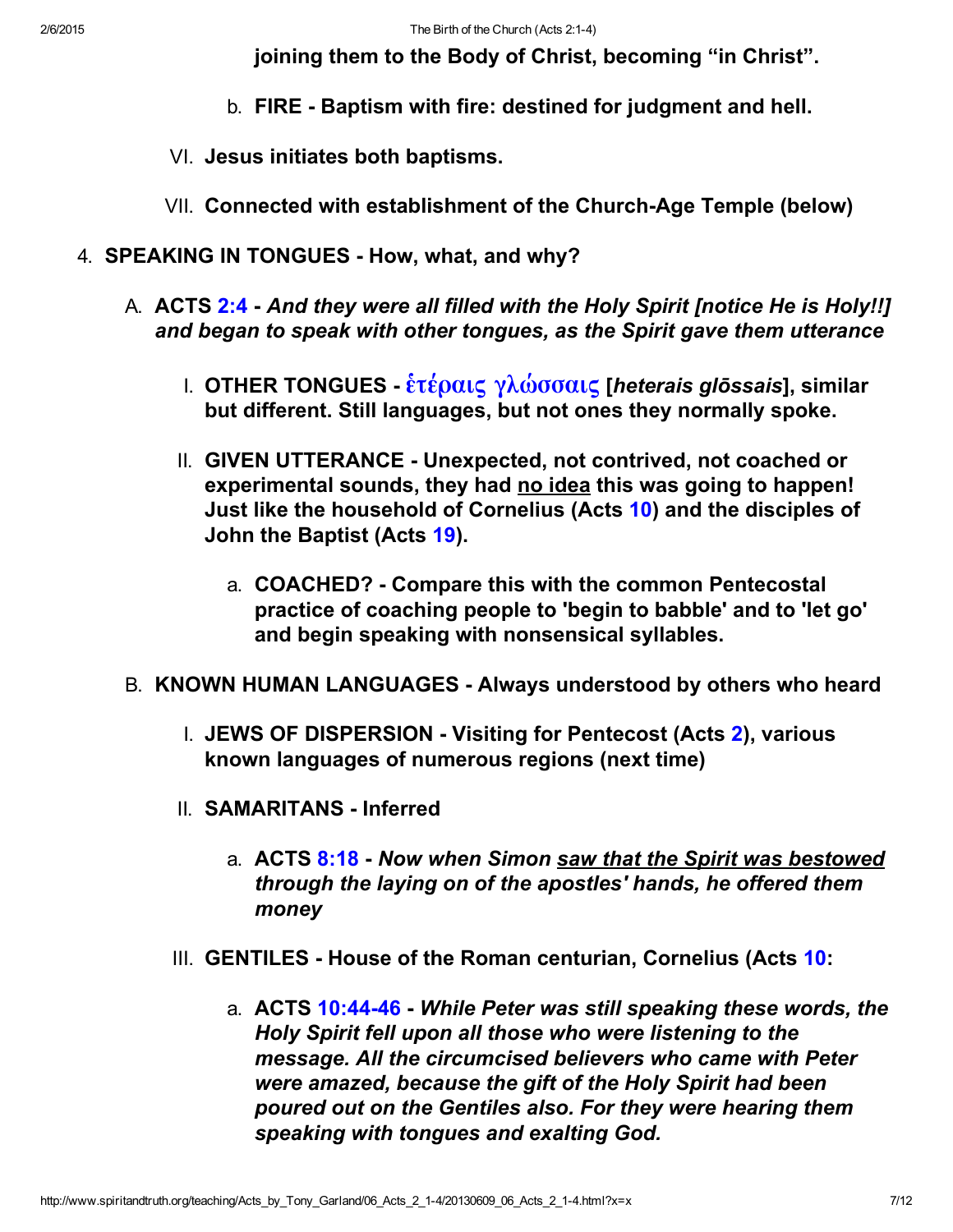- <span id="page-7-0"></span>b. **COACHED?** - "Nor was there any process of seeking, surrendering, examining themselves, giving up, praying for it, but by hearing of faith, in believing the message of the Gospel the Holy Spirit fell on them."<sup>[6](#page-10-5)</sup>
- IV. LANGUAGES Speaking in dialects ( $\delta$ ιαλέκτω [dialektō]), translated "languages" in Acts 2:6.[8.](http://www.spiritandtruth.org/bibles/nasb/b44c002.htm#Acts_C2V8)
- C. PURPOSE GLOBAL EVANGELIZATION
	- I. SHIFT IN FOCUS Gospel going out to the nations, TONGUES, and tribes (Gentiles!) — the Great Commission
		- a. **ACTS [1:8](http://www.spiritandtruth.org/bibles/nasb/b44c001.htm#Acts_C1V8)  ... you shall receive power when the Holy Spirit has** come upon you; and you shall be witnesses to Me in Jerusalem, and in all Judea [Acts [2](http://www.spiritandtruth.org/bibles/nasb/b44c002.htm#Acts_C2V1)], and Samaria [Acts [8,](http://www.spiritandtruth.org/bibles/nasb/b44c008.htm#Acts_C8V1) inferred], and to the end of the earth [begins with Gentiles in Caesarea, Acts [10\]](http://www.spiritandtruth.org/bibles/nasb/b44c010.htm#Acts_C10V1)
	- II. PREACHING THE GOSPEL? No evidence in the NT that the gospel message was ever given miraculously in an unlearned foreign language
		- a. CORNELIUS Peter presented the gospel in their language and was unexpectedly interrupted when the listeners spontaneously erupted in an unlearned language
	- III. EVIDENCE Undeniable evidence to those who heard of a miraculous work of God
	- IV. PURPOSEFUL Certified by whose authority the Spiritual work was initiated

| <b>Chapter</b> | <b>Region</b>                               | <b>Who</b>                                   | <b>Tongues</b>     | <b>Sign</b>                                                                                                                                                                                                                      |
|----------------|---------------------------------------------|----------------------------------------------|--------------------|----------------------------------------------------------------------------------------------------------------------------------------------------------------------------------------------------------------------------------|
| Acts 2         | Jerusalem                                   | <b>Jews</b>                                  | human<br>languages | Sign to waiting disciples: the<br><i>Promise of the Father had arrived.</i><br>Sign to visiting and local Jews:<br>judgment of Israel, God turning to<br>foreigners. Endorsement of Peter<br>and those who were Spirit-baptized. |
| Acts 8         | <b>Samaria</b>                              | <b>Samaritans</b>                            | $\gamma$           | Sign to Samaritans: dependence<br>upon laying on of Jewish hands:<br>salvation is of the Jews (John 4:22).                                                                                                                       |
| Acts 10        | Caesarea<br>(beginning<br>of the<br>ends of | <b>Gentiles</b><br>(Italians in<br>Caesarea) | human<br>language  | Sign to Jews: Gentiles given<br>salvation (Acts 11:15-18).                                                                                                                                                                       |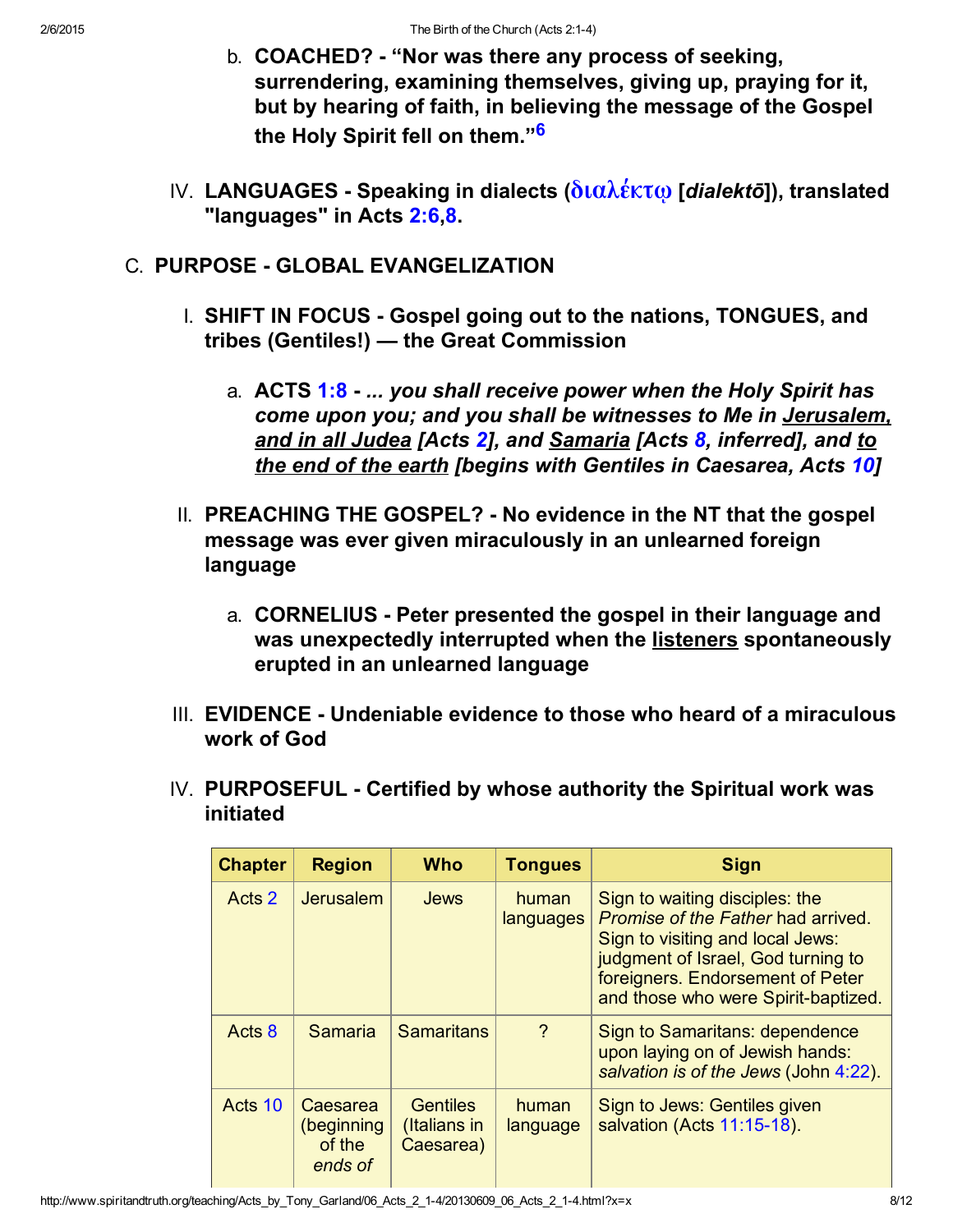|         | the Earth,<br><b>Acts 1:8)</b>                                |                                            |                   |                                                                                                                   |
|---------|---------------------------------------------------------------|--------------------------------------------|-------------------|-------------------------------------------------------------------------------------------------------------------|
| Acts 19 | <b>Ephesus</b><br>(more<br>ends of<br>the Earth,<br>Acts 1:8) | Disciples of<br>John the<br><b>Baptist</b> | human<br>language | Sign to John's disciples: authority of<br>Paul, Spirit baptism by Christ now<br>supersedes water baptism by John. |

V. JUDGMENT - More on this further on in the chapter.

#### A BEGINNING - The birth of the Church

- 1. AFTER THE CROSS
	- A. MATTHEW [16:18](http://www.spiritandtruth.org/bibles/nasb/b40c016.htm#Mat._C16V18)  And I also say to you that you are Peter, and on this rock I will build [future tense] My church, and the gates of Hades shall not prevail against it.
	- B. EPHESIANS 2:14-16 For He Himself is our peace, who has made both one, and has broken down the middle wall of separation, having abolished in His flesh the enmity, that is, the law of commandments contained in ordinances, so as to create in Himself one new man from the two, thus making peace, and that He might reconcile them both to God in one body through the cross, thereby putting to death the enmity.
	- C. EPHESIANS  $3:4-6$   $\ldots$  you may understand my knowledge in the mystery of Christ, which in other ages was not made known to the sons of men, as it has now been revealed by the Spirit to His holy apostles and prophets: that the Gentiles should be fellow heirs, of the same body, and partakers of His promise in Christ through the gospel

### 2. FOUNDATION - APOSTLES

- A. 1 CORINTHIANS [12:28a](http://www.spiritandtruth.org/bibles/nasb/b46c012.htm#1Cor._C12V28)  And God has appointed these in the church: first apostles . . .
- B. EPHESIANS 2:19-20 Now, therefore, you are no longer strangers and foreigners, but fellow citizens with the saints and members of the household of God, having been built on the foundation of the apostles and prophets, Jesus Christ Himself being the chief cornerstone

### 3. A BEGINNING

A. ACTS 11:15-16 - Peter, referring to his experience at the house of Cornelius in Acts [10:](http://www.spiritandtruth.org/bibles/nasb/b44c010.htm#Acts_C10V1) "And as I began to speak, the Holy Spirit fell upon them, as upon us at the beginning. Then I remembered the word of the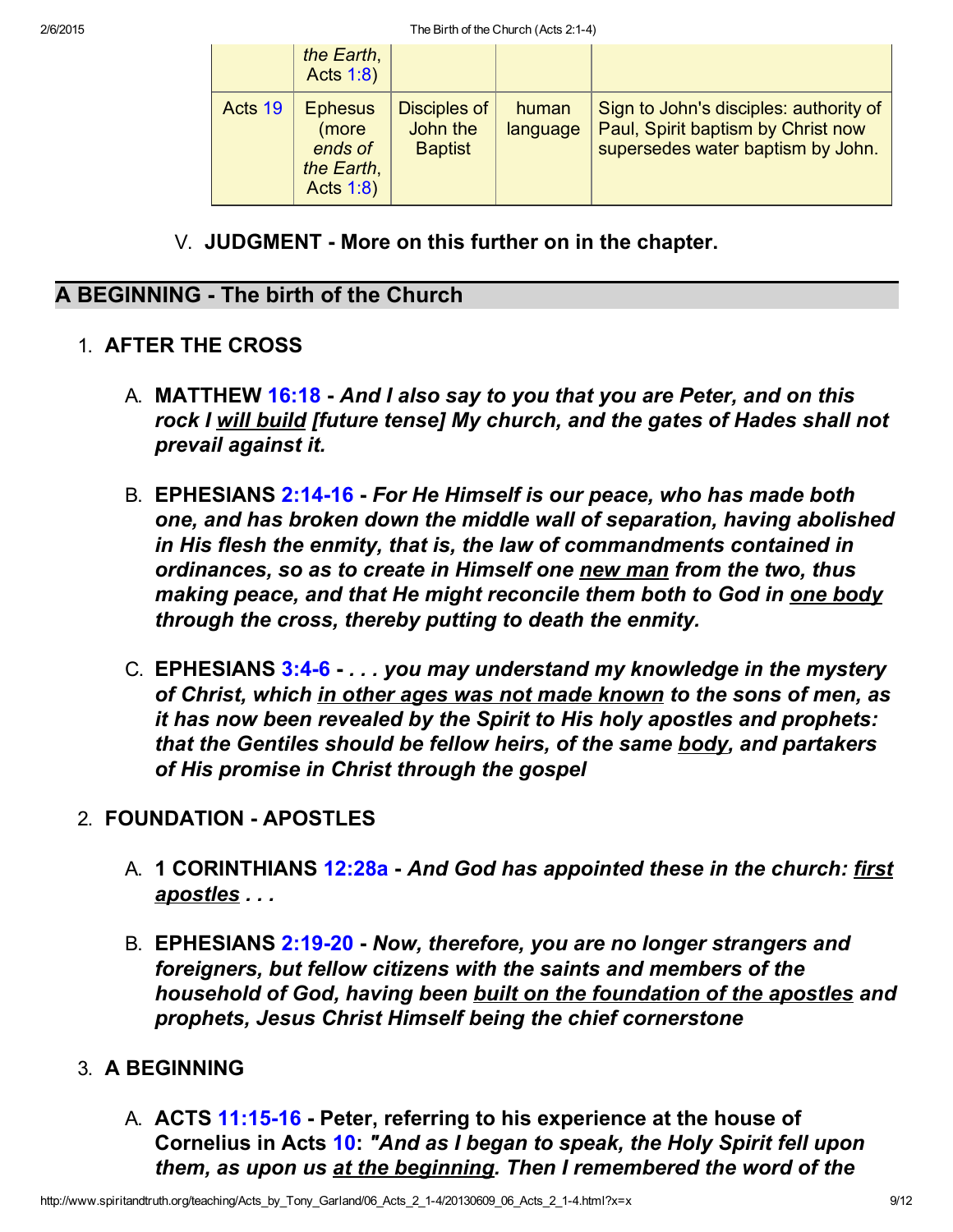Lord, how He said, 'John indeed baptized with water, but you shall be baptized with the Holy Spirit.' "

- 4. SPIRIT BAPTISM = FORMATION OF BODY OF CHRIST Spirit baptism is the means by which individuals are joined to the body of Christ
	- A. 1 CORINTHIANS 12:12-13 For as the body is one and has many members, but all the members of that one body, being many, are one body, so also is Christ. For by one Spirit we were all baptized into one body—whether Jews or Greeks, whether slaves or free—and have all been made to drink into one Spirit.
	- B. SPIRIT BAPTISM Never occurred prior to Pentecost
		- I. FIRST, JESUS MUST DEPART, JOHN 16:7-8 Nevertheless I tell you the truth. It is to your advantage that I go away; for if I do not go away, the Helper will not come to you; but if I depart, I will send Him to you. And when He has come, He will convict the world of sin, and of righteousness, and of judgment
		- II. FIRST, JESUS MUST BE GLORIFIED, JOHN 7:37-39 On the last day, that great day of the feast [of Tabernacles], Jesus stood and cried out, saying, "If anyone thirsts, let him come to Me and drink. He who believes in Me, as the Scripture has said, out of his heart will flow rivers of living water." But this He spoke concerning the Spirit, whom those believing in Him would receive; for [1] the Holy Spirit was not yet given, because [2] Jesus was not yet glorified.
		- III. PROMISED AT HIS ASCENSION, ACTS [1:5](http://www.spiritandtruth.org/bibles/nasb/b44c001.htm#Acts_C1V5)  for John truly baptized with water, but you shall be [future tense] baptized with the Holy Spirit not many days from now

# WHY DOES IT MATTER?

- 1. **ZEAL WITHOUT KNOWLEDGE Both are needed** 
	- A. CHURCH LIKE ISRAEL? ROMANS [10:2](http://www.spiritandtruth.org/bibles/nasb/b45c010.htm#Rom._C10V2)  For I bear them witness that they have a zeal for God, but not according to knowledge.
	- B. SPIRIT or FLESH? What God is not presently doing, the Church is working up using a cheap fleshly substitute (ecstatic speech) which is neither miraculous, convincing, nor turning the world upside down.
- 2. DEMEANING The truly miraculous of the early church (speaking in unlearned foreign languages) is recast into non-miraculous, and even bizarre practices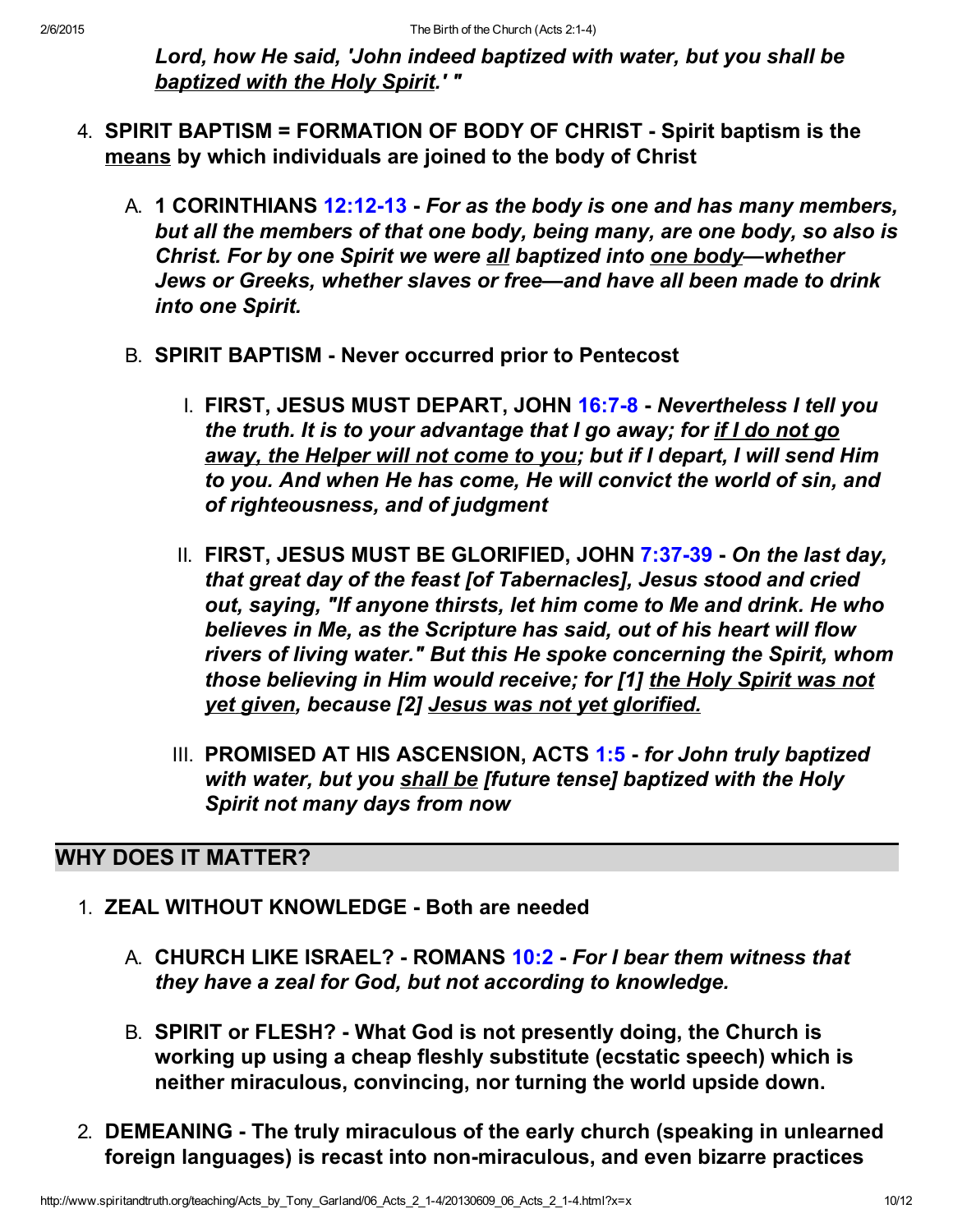which the modern church, and even the occult, can manufacture at will.

- 3. DENIAL OF REALITY The modern church can not produce any sound as of a rushing wind, no visible tongues as of fire, no speaking in bona fide unlearned foreign languages. Does this square with the idea that "everything in Acts is for the Church today"?
- 4. DISAPPOINTMENT & FRUSTRATION The historical context of Pentecost is ignored leaving many believers disillusioned and feeling as if they are secondclass Christians.
- 5. MISDIRECTED FOCUS, STUNTED GROWTH Seeking experiences and placing undue focus on ego-building gifts rather than achieving true spiritual growth through what God has revealed in the closed canon of His Word.

<span id="page-10-7"></span>

#### Endnotes:

- <span id="page-10-2"></span>[1.](#page-0-0) NKJV, Acts 2:1-4
- <span id="page-10-9"></span>[2.](#page-10-8) Ref-1289, 210
- <span id="page-10-8"></span><span id="page-10-0"></span>[3.](#page-0-1) "[Adam] was a good man, and was the founder of the church, of which Christ himself became a son, he was the first in line of the church, and as such he was from God [Luke  $3:38$ ]."<sup>[2](#page-10-9)</sup>
- <span id="page-10-3"></span>[4.](#page-3-0) Concerning leaven as representative of sin: Ex. [12:15](http://www.spiritandtruth.org/bibles/nasb/b02c012.htm#Ex._C12V15)[,19;](http://www.spiritandtruth.org/bibles/nasb/b02c012.htm#Ex._C12V19) Ex. [13:7;](http://www.spiritandtruth.org/bibles/nasb/b02c013.htm#Ex._C13V7) [23:18;](http://www.spiritandtruth.org/bibles/nasb/b02c023.htm#Ex._C23V18) [34:25](http://www.spiritandtruth.org/bibles/nasb/b02c034.htm#Ex._C34V25); Hos. [7:4](http://www.spiritandtruth.org/bibles/nasb/b28c007.htm#Hos._C7V4); Amos [4:5](http://www.spiritandtruth.org/bibles/nasb/b30c004.htm#Amos_C4V5); Mat. [13:33;](http://www.spiritandtruth.org/bibles/nasb/b40c013.htm#Mat._C13V33) [16:612](http://www.spiritandtruth.org/bibles/nasb/b40c016.htm#Mat._C16V6); Mark [8:15](http://www.spiritandtruth.org/bibles/nasb/b41c008.htm#Mark_C8V15); Luke [12:1;](http://www.spiritandtruth.org/bibles/nasb/b42c012.htm#Luke_C12V1) [13:20](http://www.spiritandtruth.org/bibles/nasb/b42c013.htm#Luke_C13V20); 1Cor. 5:6-8; Gal. [5:9](http://www.spiritandtruth.org/bibles/nasb/b48c005.htm#Gal._C5V9)
- <span id="page-10-4"></span>[5.](#page-4-0) In extra-biblical sources.
- <span id="page-10-5"></span>[6.](#page-7-0) Ref-0904, Acts [10:46](http://www.spiritandtruth.org/bibles/nasb/b44c010.htm#Acts_C10V46)

Sources:

<span id="page-10-10"></span>NKJV Unless indicated otherwise, all Scripture references are from the New King James Version, copyright © 1982 by Thomas Nelson, Inc. Used by permission. All rights reserved. Ref-0904 John Gill, Exposition of the Old and New Testaments (Broken Arrow, OK: StudyLamp Software, 1690-1771). Ref-1289 Jonathan Edwards, On Knowing Christ (Carlisle, PN: Banner of Truth Trust, 1993, 1839). ISBN: 0-85151-583-5<sup>[c](#page-11-0).</sup>

#### Links Mentioned Above

- <span id="page-10-1"></span>[a](#page-0-2) - See <http://www.spiritandtruth.org/id/tg.htm>.
- <span id="page-10-6"></span>[b](#page-10-7) - See [http://www.spiritandtruth.org](http://www.spiritandtruth.org/).

htt[p:](#page-10-10)//www.spiritandtruth.org/teaching/Acts\_by\_Tony\_Garland/06\_Acts\_2\_1-4/20130609\_06\_Acts\_2\_1-4.html?x=x 11/12